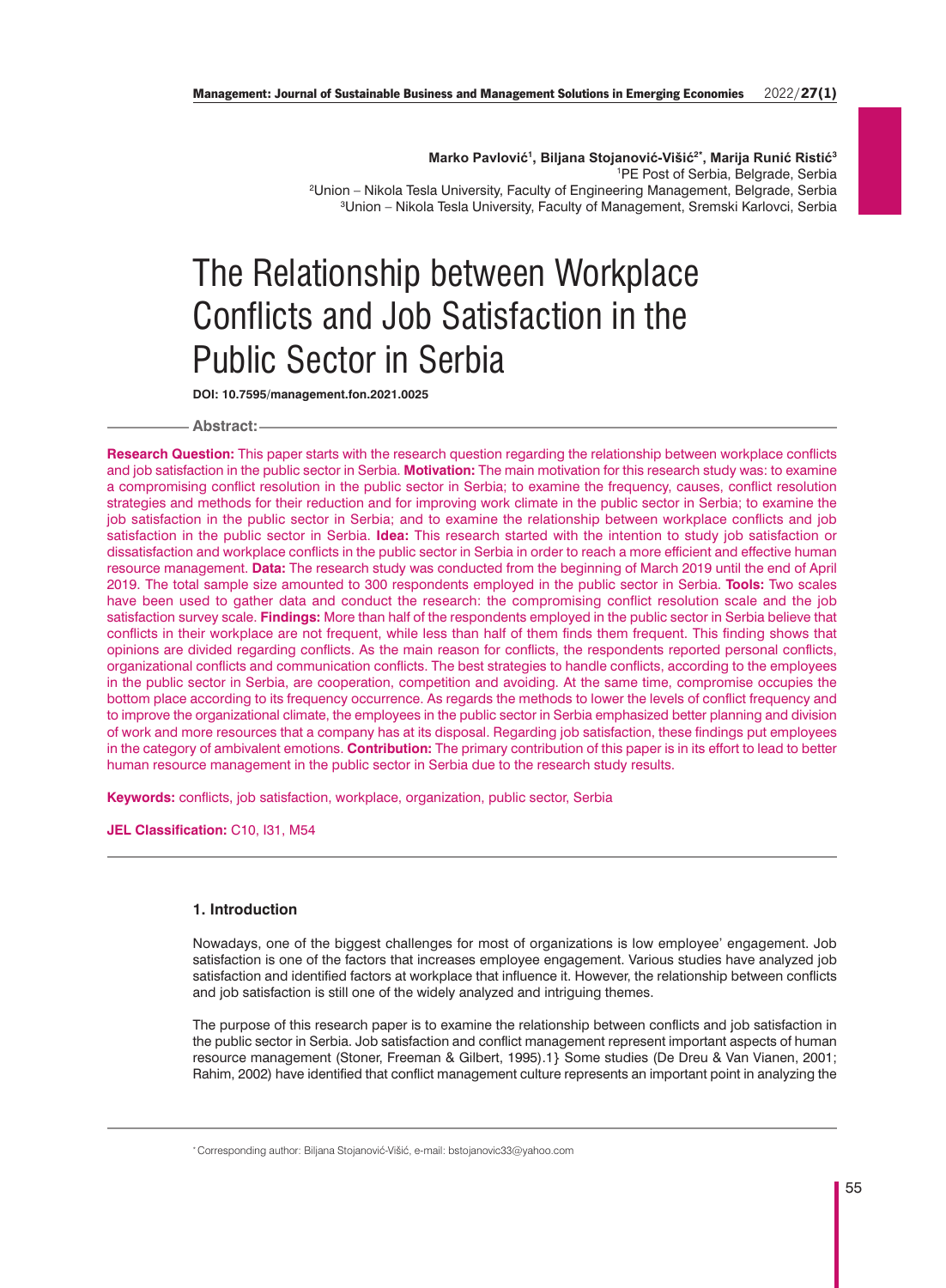workplace environment. Moreover, Choi and Ha (2008) have even discovered that it affects significantly a job satisfaction and productivity. Therefore, this research paper aims to examine the relationship between conflicts and job satisfaction in the public sector in Serbia. 1}

The aim of the research is to:

- 1) study a compromising conflict resolution in the public sector in Serbia,
- 2) study the frequency, causes, conflict resolution strategies and methods for their reduction and for improving work climate in the public sector in Serbia,
- 3) study the job satisfaction in the public sector in Serbia, and
- 4) study the relationship between workplace conflicts and job satisfaction in the public sector in Serbia.

For the purpose of this research, we have proposed the following hypotheses:

H1: There is a statistically significant difference between a compromising conflict resolution and sociodemographic characteristics of employees in the public sector in Serbia,

H2: There is a statistically significant difference between the job satisfaction and socio-demographic characteristics of employees in the public sector in Serbia,

H3: There is a statistically significant correlation between a compromising conflict resolution and job satisfaction among employees in the public sector in Serbia,

H4: There is statistically significant effect of gender on correlation between a compromising conflict resolution and job satisfaction in the public sector in Serbia,

H5: There is statistically significant effect of age on correlation between a compromising conflict resolution and job satisfaction in the public sector in Serbia.

The research study was conducted from the beginning of March 2019 until the end of April 2019. The total sample size included 300 respondents employed in the public sector in Serbia. The results show that more than a half of the respondents employed in the public sector in Serbia believe that conflicts in their workplace are not frequent, while less than a half of them finds them frequent. This finding shows that opinions regarding conflicts are divided. The main reasons for conflicts are personal conflicts, organizational conflicts and communication conflicts. Most frequently used to handle conflicts among the employees in the public sector are cooperation, competition and avoiding, while compromise occupies the bottom place according to its frequency occurrence. In order to lower the levels of conflict frequency and to improve the organizational climate, the employees in the public sector in Serbia emphasized a better planning and division of work and more resources that a company has at its disposal.

The paper consists of several sections. Firstly, we analyze the literature on the relevant concepts, such as workplace conflicts and job satisfaction. Secondly, we present the methodology and results. Finally, we elaborate on our results.

#### **2. Workplace Conflicts and Job Satisfaction in Organizations**

Workplace conflicts and job satisfaction are the two main factors that influence organizational efficiency. They have become crucial and have been studied in the last twenty years (Kian, Yusoff & Rajah, 2014). Some studies even analyzed the moderating role of employees' collectivistic trait on the relationship between conflicts and employees' job satisfaction (Ye, Liu & Gu, 2019).

### **2.1.** Workplace conflicts

Workplace conflicts can be said to be one of the trending topics for researchers, both in psychology and in management (Williams, 2010). Different theories try to make their contributions in the study of human behavior, and to show how people achieve their personal growth and development in the workplace (Janicijevic, 2008).

Workplace conflicts and their resolution are the key questions for the entire human activity, personal value systems, work activities, as well as the society in which the process is going on. Both direct and indirect involvement in workplace conflicts have influence on individual well-being (Enehaug, Helmersen & Mamelund, 2016). They are also one of the most intriguing and interesting subjects of the organizational behaviour and human resource management.

Workplace conflicts exist in the organizational structure and organizational culture in a specific way and they need to be resolved (Vujic, 2008). It is even believed that certain conflicts are wanted, especially those which are the product of life and work. This does not mean that conflicts should be created and encouraged, quite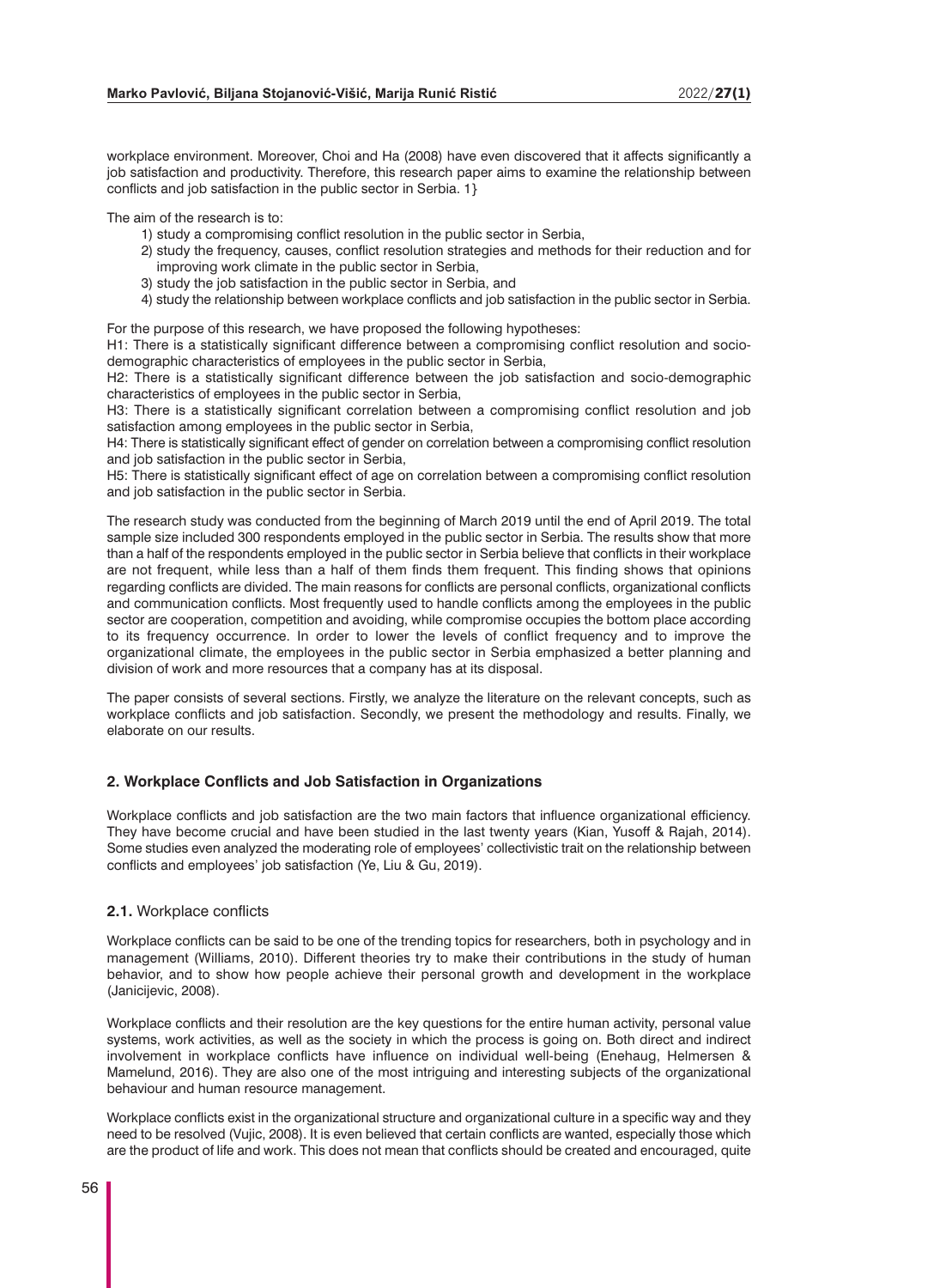the opposite; harmful and destructive conflicts should be identified and resolved as soon as possible (Keranovic, 2005). Modern organizations use both constructive and destructive conflicts in order to achieve certain organizational goals, strengthen their cohesion, create positive organizational climate, and avoid disorganization (Jovanovic, Zivkovic & Cvetkovski, 2007). More recent studies show that conflicts describe organizational real values and they suggested that organizational conflicts can be used as a tool to assess the implementation of organizational values (Titov, Virovere & Kuimet, 2018).

Workplace conflict resolution depends on the type, character, extent and intensity of conflicts (Cvetkovski & Cvetkovska-Ocokoljic, 2007). In workgroups conflicts frequently arise because people are highly interdependent and often share incompatible values (Carton & Tewfik, 2016). Each type of conflicts demand an appropriate approach and method in order to be resolved. In this way positive and constructive effects of conflicts are reached, while destructive and negative effects are removed (Jovanovic, Kulic & Cvetkovski, 2008). Whether the conflict is going to be resolved or only postponed so that it can reappear in new and changed circumstances, often even stronger, depends on the approach and conflict resolution strategy (Jovanovic, Zivkovic & Cvetkovski, 2007).

According to Ting-Toomey's face negotiation theory, people from different cultures manage conflict differently (Ting-Toomey, 1988). Previous studies have discovered that members of collectivistic cultures are more oriented towards compromising styles of handling conflict whereas individualists prefer dominating (forcing) styles (Rahim, 1983; Ting-Toomey et al., 1991; Morris et al., 1998; Kozan & Ergin, 1999; Holt & DeVore, 2005; Wang, Jing & Klossek, 2007; Gunkel, Schlaegel & Taras, 2016; Caputo, Ayako & Amoo, 2018). Since Serbia belongs to collectivistic cultures according to Hofstede's cultural dimensions (Hofstede, 2001), we believe that Serbian employees in the public sector will be oriented towards using a compromising conflict resolution.

The appropriate approach to conflict resolution is significant regarding the effectiveness and efficiency of the organization, and also regarding job satisfaction (Bojicic, Pavlovic & Stojanovic-Visic, 2018).

# **2.2.** Job satisfaction

Job satisfaction represents a measure, i.e., an estimation of emotions regarding the job or a cognitive estimation of the job (Judge & Church, 2000). It is subjective and it represents an emotional feeling that people have regarding their jobs (Swarnalatha & Tephillah, 2014). It also represents a complex attitude that involves certain presumptions and beliefs about the job, emotions and estimations about the job, and it has three main characteristics (Herzberg, 1966):

- − Organizations should be guided by human values, and should treat their employees with respect, and in such circumstances job satisfaction can be an indicator of the efficiency of the employees,
- − A high level of job satisfaction expresses a good emotional and mental health of the employees,
- which will affect the function and activities of the organization, and
- − Job satisfaction is an indicator of the organizational activities.

In many theories and models of certain attitudes and behaviour, job satisfaction has an important part, and research into it can be applied to improve human lives and organizational efficiency (Judge & Klinger, 2008). Hoboubi et al. (2017) examined the effects of job stress and job satisfaction on workforce productivity, and identified factors associated with productivity decrement among employees. Moreover, Saari and Judge (2004) concluded that the organization cannot influence the individual`s personality, but if the employees choose jobs that suit them best, their job satisfaction will also increase. It is necessary for organizations to encourage their employees to stay and to do their jobs, but also to overcome work routine and turn to creativity and innovativeness (Pavlovic & Markovic, 2014).

Even though there are certain differences in these definitions, job satisfaction is all about attitudes regarding the job, and it is viewed through two types of satisfactions based on the emotions about the job that employees have, namely, a general job satisfaction and emotions regarding certain workplace aspects, such as pay, benefits, hierarchy, promotions, work environment and the quality of the relationships with colleagues and management (Mueller & Kim, 2008).

Based on different questionnaires that measure satisfaction with various job aspects, the following work dimensions have emerged (Spector, 1997): job, salary, promotion, the relationship with the superiors, relationship with the co-workers, benefits, rewards, work conditions, workplace safety, acquiring new knowledge, communication quality, and buyer satisfaction.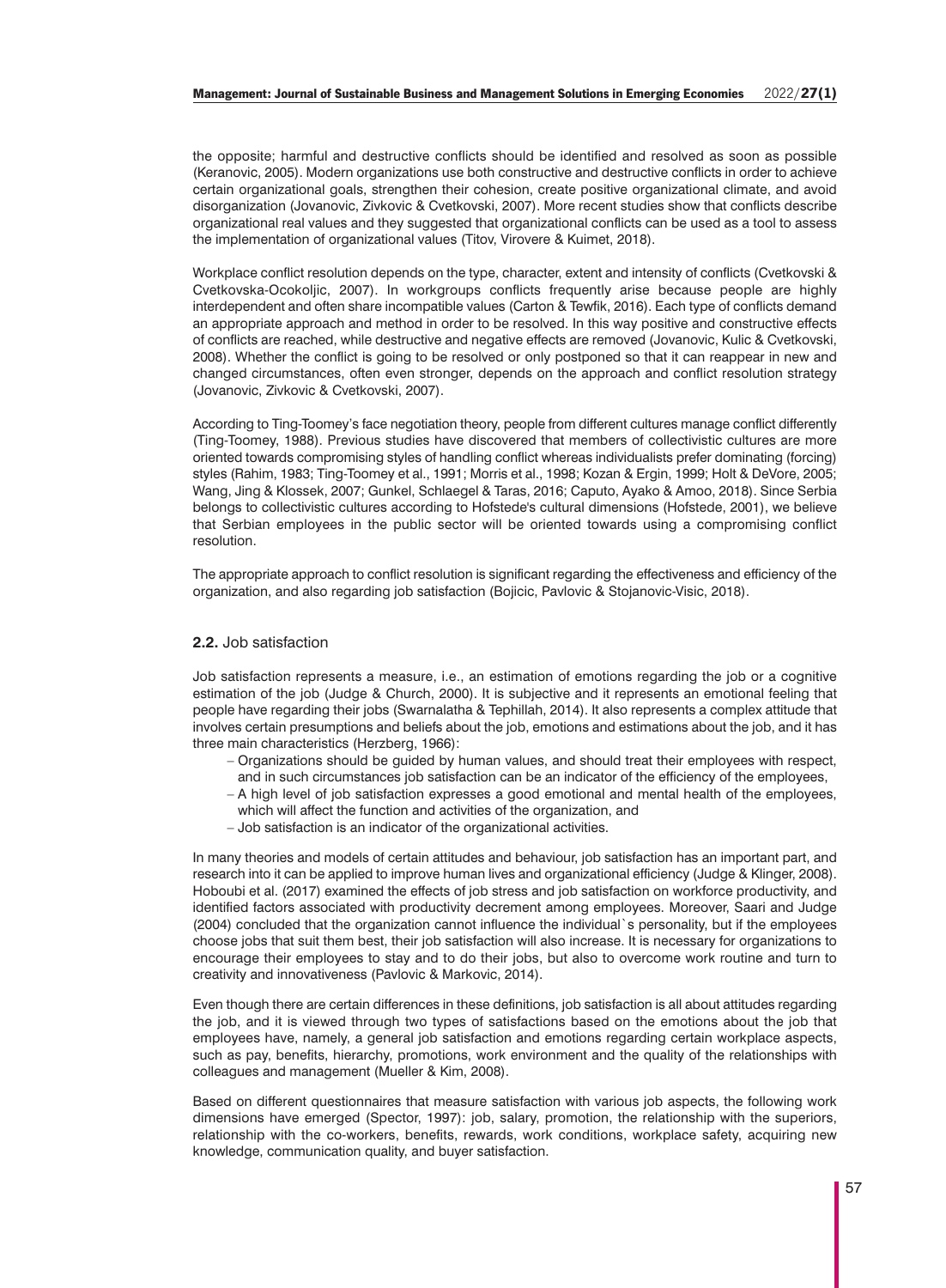#### **Marko Pavlović, Biljana Stojanović-Višić, Marija Runić Ristić** 2022/**27(1)**

Some research has shown that conflicts have negative effects on employees' job satisfaction. Kammerhoff et al. (2019) even showed that relationship conflict mediated the effect of transformational leadership on job satisfaction. De Wit et al. (2012) have also identified that conflicts had a negative effect on both job satisfaction and perceived organizational performance. On the other hand, some studies have concluded that conflicts can have both positive and negative effect on job satisfaction (Chen, Zhao, Liu & Wu, 2012; De Dreu, 2006; Terason, 2018).

In the following part of the paper, we are going to provide the results of our study that analyzed the relationship between workplace conflicts and job satisfaction in the public sector in Serbia.

#### **3. Research Methodology**

The research study was conducted from the beginning of March 2019 until the end of April 2019. The respondents were given an already prepared questionnaire with a remark that the research is anonymous and that the received data will be used only for the purpose of this research study.

In order to collect data and do research two scales have been used: the compromising conflict resolution scale and the job satisfaction survey scale. In addition to these scales, the questionnaire also included three additional questions regarding the frequency, main causes and best strategies for resolving workplace conflicts between the employees in the public sector, as well as the question about the methods which would improve the company`s climate and reduce conflicts. Furthermore, there is also a part in the questionnaire that is related to general socio-demographic characteristics of the respondents (gender and age).

#### **3.1.** Research sample

The total research sample size amounts to 300 respondents, employed in the public sector in Serbia. The research sample has been viewed through general socio-demographic characteristics (gender and age).

Regarding the gender of the respondents, a little more than a half of the sample are female respondents (59.8%), and a little less than a half are male respondents (40.2%). It can be said that the sample is balanced according to gender.

Regarding the age of the respondents, most employees in the public sector are 31 to 40 years old (45.1%). The youngest respondents, aged 18 to 30, are at the second place (22.5%), and the respondents from 41 to 50 years of age are at the third place (13.7%). There are significantly fewer employees in the public sector who are 51 to 60 years old (12.7%) or 61 and older (5.9%).

## **3.2.** Reliability of the research instruments

In order to collect data and do the research, two scales have been used: the compromising conflict resolution scale and the job satisfaction survey scale.

**The compromising conflict resolution scale (CCR scale)** was constructed for this research. The scale has closed-ended questions and it contains 18 statements for rating on a scale 1 to 5 (Likert scale). Replies are classified from 1 - never, to 5 - always, and a higher score on this scale means a higher level of readiness to express a compromising behavior while resolving workplace conflicts. Statements 1, 6 and 9 are inverted and are reverse scored (1 - always, 5 - never). The scope of scores on the scale is from the minimum of 18 to the maximum 90.

**The job satisfaction survey scale (JSS scale)** was designed by Spector (1997). The scale is a questionnaire for measuring job satisfaction on a six-point scale from 1 - strongly disagree to 6 - strongly agree. The statements 2, 4, 6, 8, 10, 12, 14, 16, 18, 19, 21, 23, 24, 26, 29, 31, 32, 34 and 36 are inverted and are reversely scored. The scale contains 36 items and based on the data received through this scale we can get ten independent scores. Nine scores are the results of the individual subscales, and the tenth score is the *summative score* of the respondents for all items and it represents the general measurement of the job satisfaction. Nine facets of the job satisfaction measured by this scale are: pay, promotion, supervision, benefits, contingent rewards, operating procedures, co-workers, nature of work and communication. The range of the entire JSS scale is from 36 to 216, where the range from 36 to 108 signifies dissatisfaction,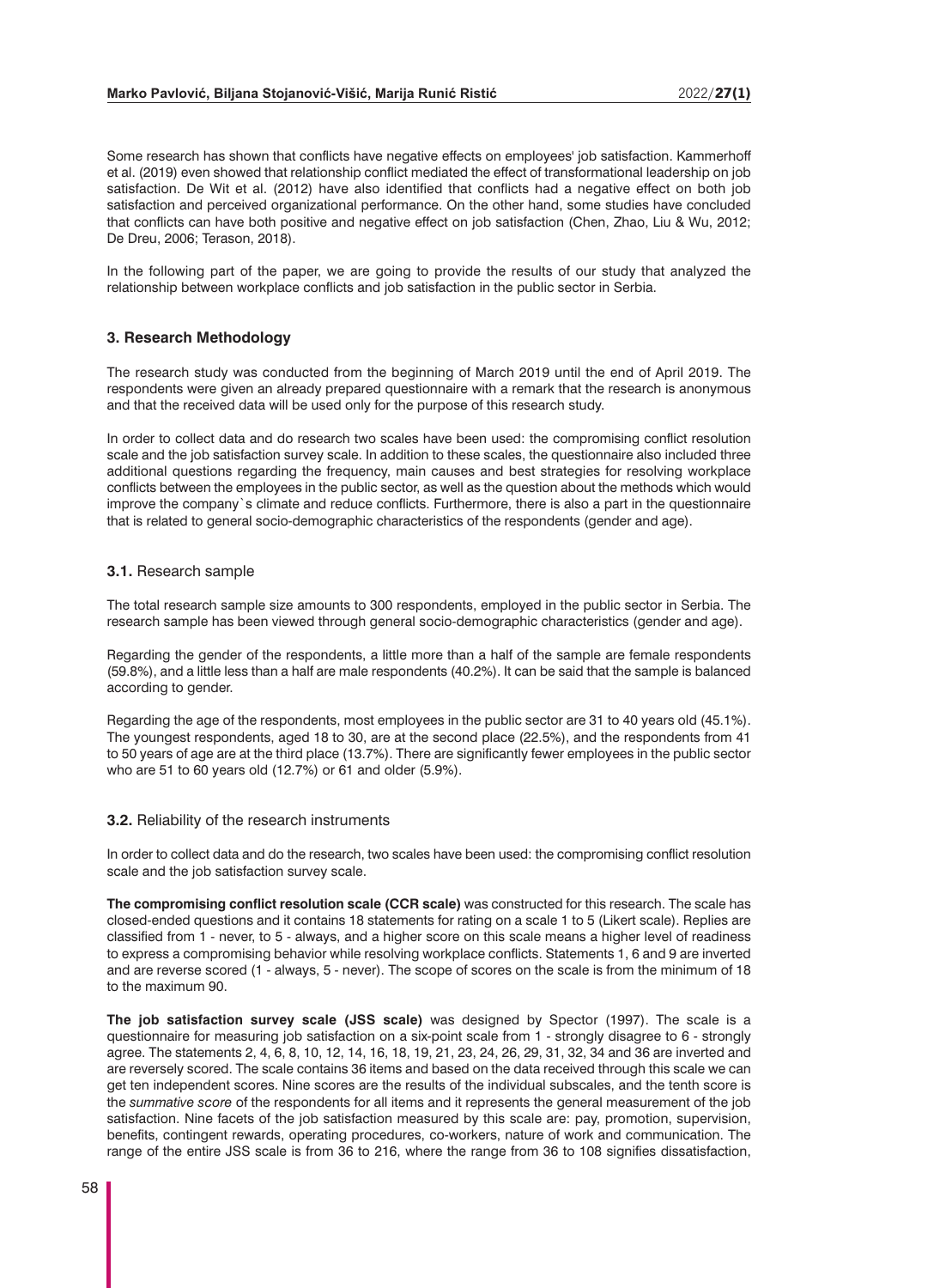from 108 to 144 ambivalence, and from 144 to 216 job satisfaction. For individual aspects or subscales, the range is from 4 to 24, where scores from 4 to 12 mean dissatisfaction, from 12 to 16 ambivalence, and from 16 to 24 job satisfaction.

Regarding the reliability of the instruments, both scales have acceptable reliability (above arbitrary level  $\alpha$ <0.70). Reliability for CCR scale is  $\alpha$ =0.850 and it is considered high (above  $\alpha$ <0.80), while for JSS scale it is  $\alpha$ =0.740. Both alpha coefficients show the reliability of the scales, especially considering the fact that the CCR scale has only 18 statements, and JSS scale has 36 statements.

## **4. Research Results**

Based on the gathered data, with the use of the CCR scale and the JSS scale, the following issues have been studied: a compromising conflict resolution; the frequency, causes, conflict resolution strategies and methods for their reduction and for improving work climate; the job satisfaction; and the relationship between workplace conflicts and job satisfaction.

**4.1.** The study of a compromising conflict resolution in the public sector in Serbia

The compromising conflict resolution scale (CCR scale), on the level of the entire sample size, shows an above average value (AS=55.88, SD=7.656). The empirical minimum is 39, and maximum is 73. Regarding the range of the scale (18 to 90), the received score is considered high, or even above average.

The levels of compromising conflict resolution were also studied in relation to socio-demographic characteristics of the respondents: gender and age. Regarding the gender of the respondents, there were no statistically significant differences of scores on the CCR scale (t=-0.205, p=0.838). Somewhat higher value was received with the male respondents (AS=56.07, SD=6.890), and lower with female respondents  $(AS = 55.75, SD = 8.185)$ .

Regarding the age of the respondents, there were no statistically significant differences in the levels of compromising conflict resolution  $(F=0.492, p=0.742)$ . The highest score was received with the youngest respondents, aged 18 to 30 (AS=57.52, SD=7.360), and the lowest score was gained with the oldest respondents who are 61 and older (AS=54.50, SD=11.640).

Regarding the scores for certain items of the CCR scale, the highest score was received for statement 7: *While resolving conflicts, I try to do it to the mutual satisfaction (AS=3.93, SD=0.870) and statement 13:* When I am in conflict with other co-workers, I always ask them to explain to me what the problem is (AS=3.86, SD=0.890). The highest score was also received for statement 14: *It is not a problem for me to accept the criticism of others* (AS=3.75, SD=0.829) and statement 11: *I negotiate with my co-workers in order to find a compromising solution* (AS=3.70, SD=0.888). The lowest score was for statement 1: *When somebody does not agree with me, I defend my opinion* (AS=2.04, SD=1.024) and statement 6: *While resolving a conflict, I try to maintain my opinion* (AS=2.12, SD=0.937).

## **4.2.** The study of the frequency, causes, conflict resolution strategies and methods for their reduction and for improving work climate in the public sector in Serbia

This questionnaire, in addition to the CCR scale, also has three additional questions relating to the frequency, main causes and best strategies for conflict resolution in the public sector, and also relating to the methods in order to improve work climate and reduce the frequency of conflicts.

The opinion was divided among the public sector employees as to whether there are frequent conflicts in their workplace. 49.0% of the employees believe that conflicts are frequent, while 51.0% believe they are not frequent.

As the main cause for workplace conflicts the respondents indicated personal reasons (38.2%). Organizational conflicts are at the second place (36.3%), and communication conflicts at the third (25.5%). It may be said that, as in the relation to the frequency of conflicts, the opinion of the employees in the public sector is divided and that all three causes of conflicts are present more or less equally.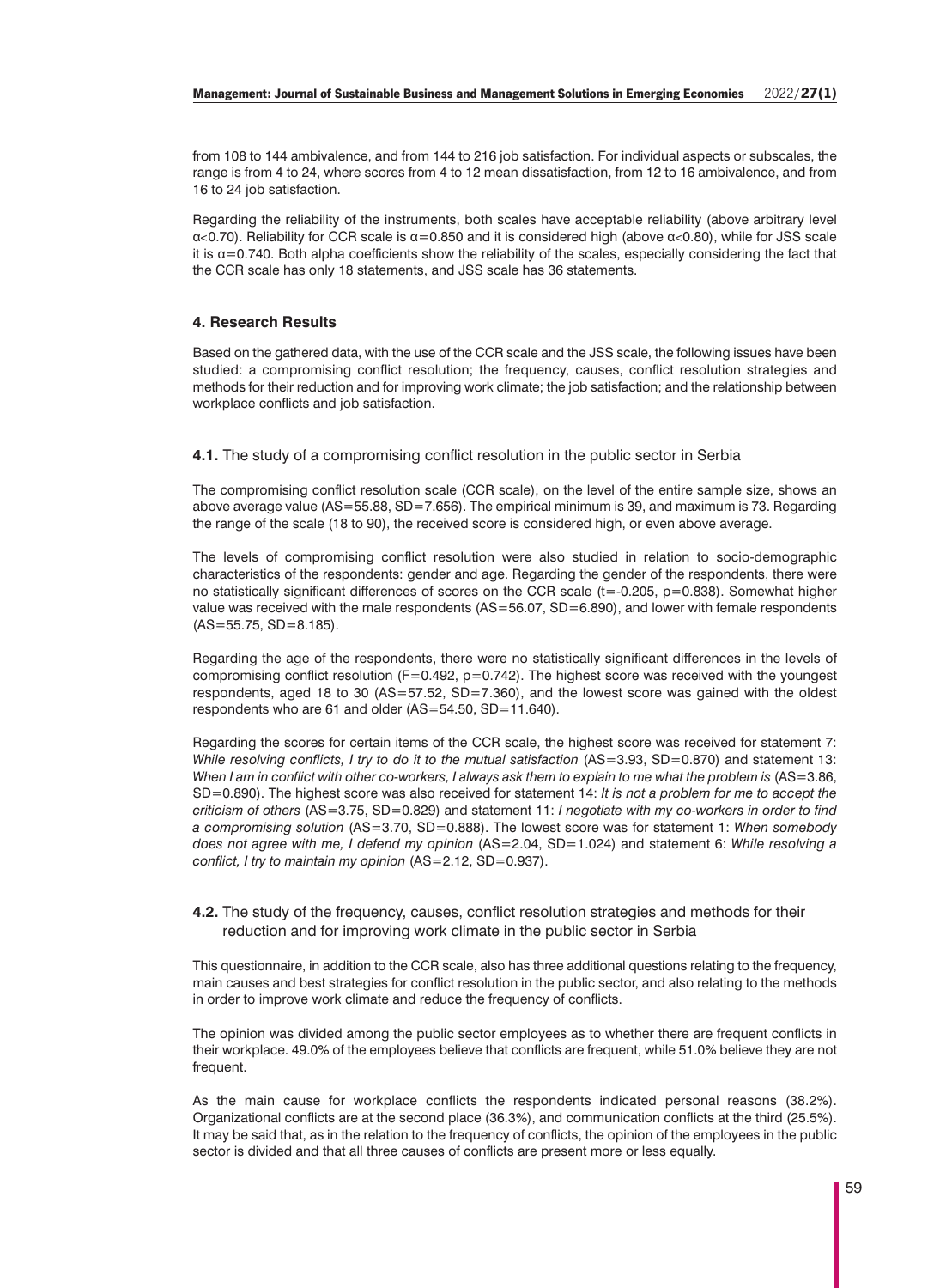The best strategy for conflict resolution, the respondents stated, was cooperation (34.3%). Besides this, at the second place according to its frequency is competition (22.5%), and avoidance is at the third place (21.6%). Furthermore, 12.7% of the employees in the public sector chose reconciliation as a strategy for conflict resolution, and only 8.8% chose compromise.

Regarding the methods for improving work climate and for reducing the frequency of conflicts, most employees in the public sector chose better planning and division of work (almost two thirds of the sample, or 67.6%), then more resources that a company has at its disposal (47.1%), more care for the employees (40.2%), as well as a more qualitative supervision at all levels (31.4%). The least frequency was given to a better rewarding system (22.5%) and better communication (24.5%).

#### **4.3.** The study of the job satisfaction in the public sector in Serbia

The job satisfaction survey scale (JSS scale), as has already been mentioned, consists of 36 statements and has theory range from 36 to 216. The range of scores from 36 to 108 means *dissatisfaction,* from 108 to 144 *ambivalence*, and from 144 to 216 *job satisfaction.* For certain aspects or subscales, the theory range is from 4 to 24, where scores from 4 to 12 mean *dissatisfaction,* from 12 to 16 *ambivalence,* and from 16 to 24 *job satisfaction.*

Across the total sample, regarding the general job satisfaction (JSS Sum), the received value is AS=125.75, SD=12.319. The empirical minimum is 90, and maximum is 150. This result puts employees in the category of ambivalence (neither satisfied nor dissatisfied). The similar results were also received regarding the scores on certain dimensions of the JSS scale. In fact, the highest score was received for dimension Operating procedures - AS=16.21, SD=3.170. The score for this dimension is at the same time the only one in the category of job satisfaction (or on the border between ambivalence and satisfaction). The received scores on other dimensions are in the category of ambivalence, and only the dimension Promotion received the score that shows dissatisfaction  $\langle$ <12) - AS=10.66, SD=3.007. Moreover, the dimensions Co-workers (AS=15.73, SD=2.611), Supervision (AS=15.57, SD=1.875), Communication (AS=15.41, SD=2.653) and Contingent rewards AS=15.10, SD=3.170) received scores that are closer to job satisfaction. For dimensions Nature of work, Pay and Benefits the received scores are between ambivalence and dissatisfaction.

Regarding the gender of the respondents, there are no statistically significant differences in the scores on the JSS scale, nor in its dimensions. The biggest difference based on F statistics has been received for the dimension Co-workers ( $F=1.859$ ,  $p=0.066$ ) which may be said to be on the border of statistical significance (but is not significant) with p˂0.05.

Regarding the scores in relation to the gender of the respondents, on the total score of JSS Sum and dimensions Pay, Supervision, Contingent rewards, Operating procedures and Co-workers higher scores were received with female respondents, while with male respondents offered higher scores for dimensions Promotion, Benefits, Nature of work and Communication.

Regarding the age of the respondents, a statistically significant difference was received for the dimension Co-workers (F=3.466, p=0.011). The received difference is significant at the level p˂0.05 and further analysis  $(LSD)$  showed that employees in the public sector aged 41 to 50  $(AS=16.86, SD=2.905)$  and 51 to 60 (AS=17.38, SD=2.142) have significantly higher scores at this dimension than employees aged 18 to 30 (AS=15.17, SD=2.387), and those aged 31 to 40 (AS=15.07, SD=2.426).

In addition, it is necessary to say that on the total score of the JSS scale the highest score was received with the oldest respondents, aged 61 and older (AS=132.17, SD=13.761), and the lowest with the youngest respondents, aged 18 to 30 (AS=122.83, SD=9.476).

**4.4.** The study of the relationship between workplace conflicts and job satisfaction in the public sector in Serbia

Based on the general idea of this research paper, the aim was to study the relationship between the levels of compromising conflict resolution in the workplace and job satisfaction of the employees in the public sector. The research results showed that the level of the CCR scale is statistically significantly related to the summation score of the JSS scale (r=-0.272, p=0.006), and also with the dimensions Contingent rewards  $(r=-0.211, p=0.033)$ , Nature of work r=-0.265, p=0.007) and Communication r=-0.247, p=0.012). The correlation of the CCR scale and the summation score (JSS Sum) and dimension Nature of work is significant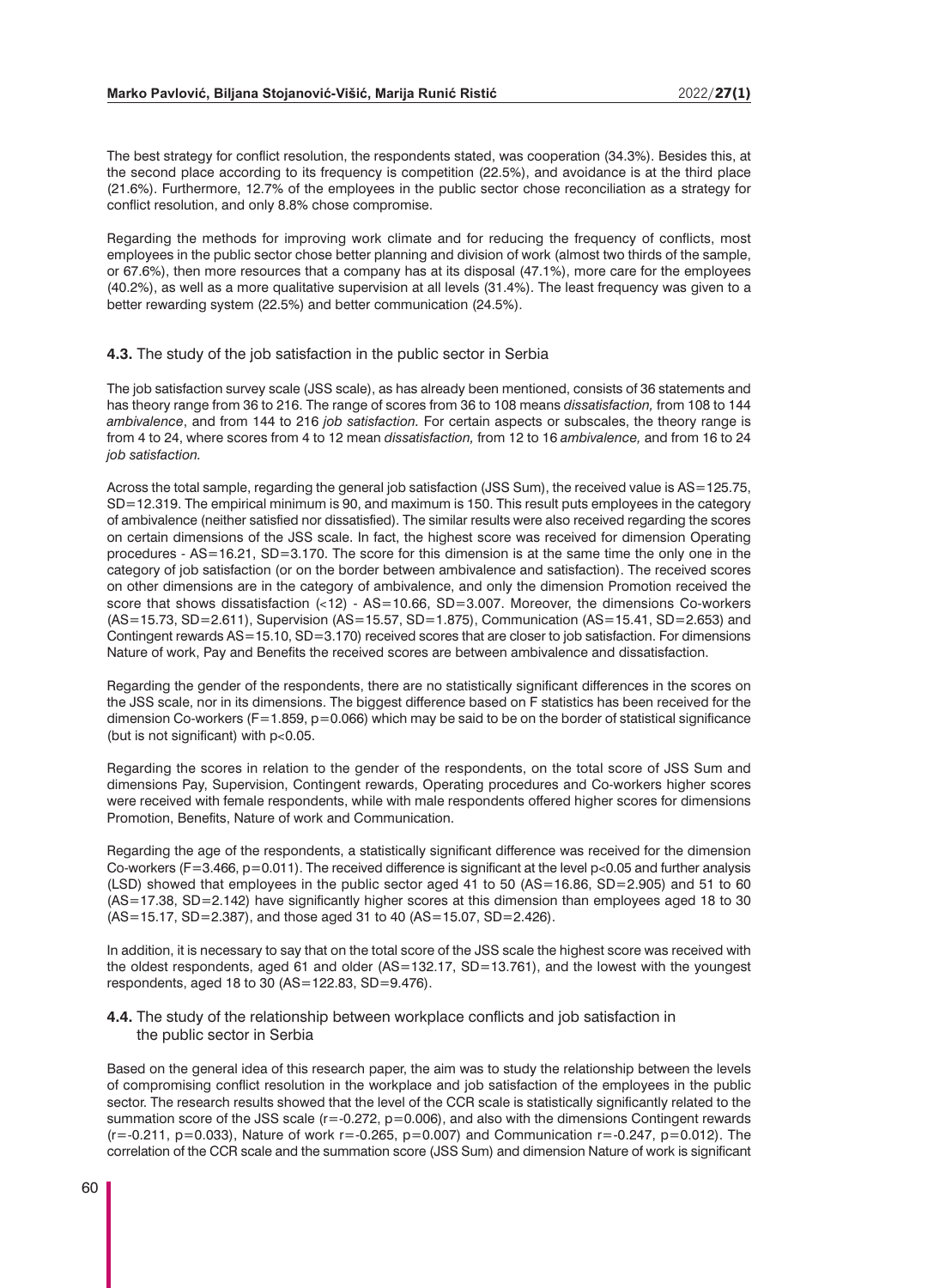at level p˂0.01 and in relation to dimensions Contingent rewards and Communication at level p˂0.05. All these correlations are negative and they show that with the increase of the level of job satisfaction, the level of compromising conflict resolution in the workplace decreases.

In addition to the correlations between a compromising conflict resolution and job satisfaction, the JSS Sum has also shown numerous correlations between all nine dimensions. All received correlations are positive and significant at level p<0.01. The only exception is correlation in relation to the dimension Supervision which is significant at level  $p<0.05$  (on the border between  $p<0.01$  and  $p<0.05$ ). These positive correlations show that with the increase of scores on the summation score of the JSS scale, the scores on its dimensions also increase, and vice versa.

This finding has been expected, as well as the received correlation within the dimensions of the JSS scale. It is interesting that the dimensions Nature of work and Operating procedures ( $r=-0.209$ ,  $p=0.035$ ) have negative correlations, while all other correlations within the dimensions of the JSS scale are positive.

After a detailed insight into the correlation between levels of compromising conflict resolution and job satisfaction, the correlation of these two scales (CCR scale and JSS scale) was conducted in relation to the gender and age of the respondents (Table 1 & Table 2).

| <b>Correlation</b>          |   | <b>CCR</b>             |                   |  |  |  |
|-----------------------------|---|------------------------|-------------------|--|--|--|
|                             |   | $f$ emale <sup>1</sup> | male <sup>2</sup> |  |  |  |
| <b>JSS Sum</b>              | r | $-0.317$               | $-0.195$          |  |  |  |
|                             | p | $0.013*$               | 0.223             |  |  |  |
|                             | N | 179                    | 121               |  |  |  |
| Pay                         | r | $-0.151$               | 0.038             |  |  |  |
|                             | р | 0.246                  | 0.814             |  |  |  |
|                             | N | 179                    | 121               |  |  |  |
| <b>Promotion</b>            | r | $-0.078$               | $-0.111$          |  |  |  |
|                             | р | 0.551                  | 0.488             |  |  |  |
|                             | N | 179                    | 121               |  |  |  |
| <b>Supervision</b>          | r | 0.084                  | 0.119             |  |  |  |
|                             | р | 0.521                  | 0.460             |  |  |  |
|                             | N | 179                    | 121               |  |  |  |
| <b>Benefits</b>             | r | $-0.175$               | $-0.233$          |  |  |  |
|                             | р | 0.178                  | 0.143             |  |  |  |
|                             | N | 179                    | 41                |  |  |  |
| <b>Contingent rewards</b>   | r | $-0.257$               | $-0.142$          |  |  |  |
|                             | р | $0.045*$               | 0.377             |  |  |  |
|                             | N | 179                    | 121               |  |  |  |
| <b>Operating procedures</b> | r | $-0.205$               | 0.032             |  |  |  |
|                             | p | 0.113                  | 0.840             |  |  |  |
|                             | N | 179                    | 121               |  |  |  |
| Co-workers                  | r | $-0.265$               | 0.098             |  |  |  |
|                             | р | $0.039*$               | 0.542             |  |  |  |
|                             | N | 179                    | 121               |  |  |  |
| Nature of work              | r | $-0.312$               | $-0.167$          |  |  |  |
|                             | р | $0.014*$               | 0.296             |  |  |  |
|                             | N | 179                    | 121               |  |  |  |
| Communication               | r | $-0.078$               | $-0.532$          |  |  |  |
|                             | p | 0.551                  | $0.000**$         |  |  |  |
|                             | N | 179                    | 121               |  |  |  |

**Table 1**: Correlation between levels of compromising conflict resolution and job satisfaction in relation to the gender of the respondents

*df1=179; df2=121; p*˂*0.01\*\*; p*˂*0.05\*;*

The obtained findings showed that in the subsample of female respondents (Table 1), the correlation of the level of compromising conflict resolution is in relation to JSS Sum (r=-0.317, p=0.013) and in relation to the dimensions Contingent rewards (r=-0.257, p=0.045), Co-workers (r=-0.265, p=0.039) and Nature of work  $(r=0.312, p=0.014)$ . The obtained correlations in the subsample of female respondents are significant at the level of significance of p<0.05 and have a negative sign, which indicates that with the increasing level of compromising conflict resolution, the level of job satisfaction decreases. In the subsample of male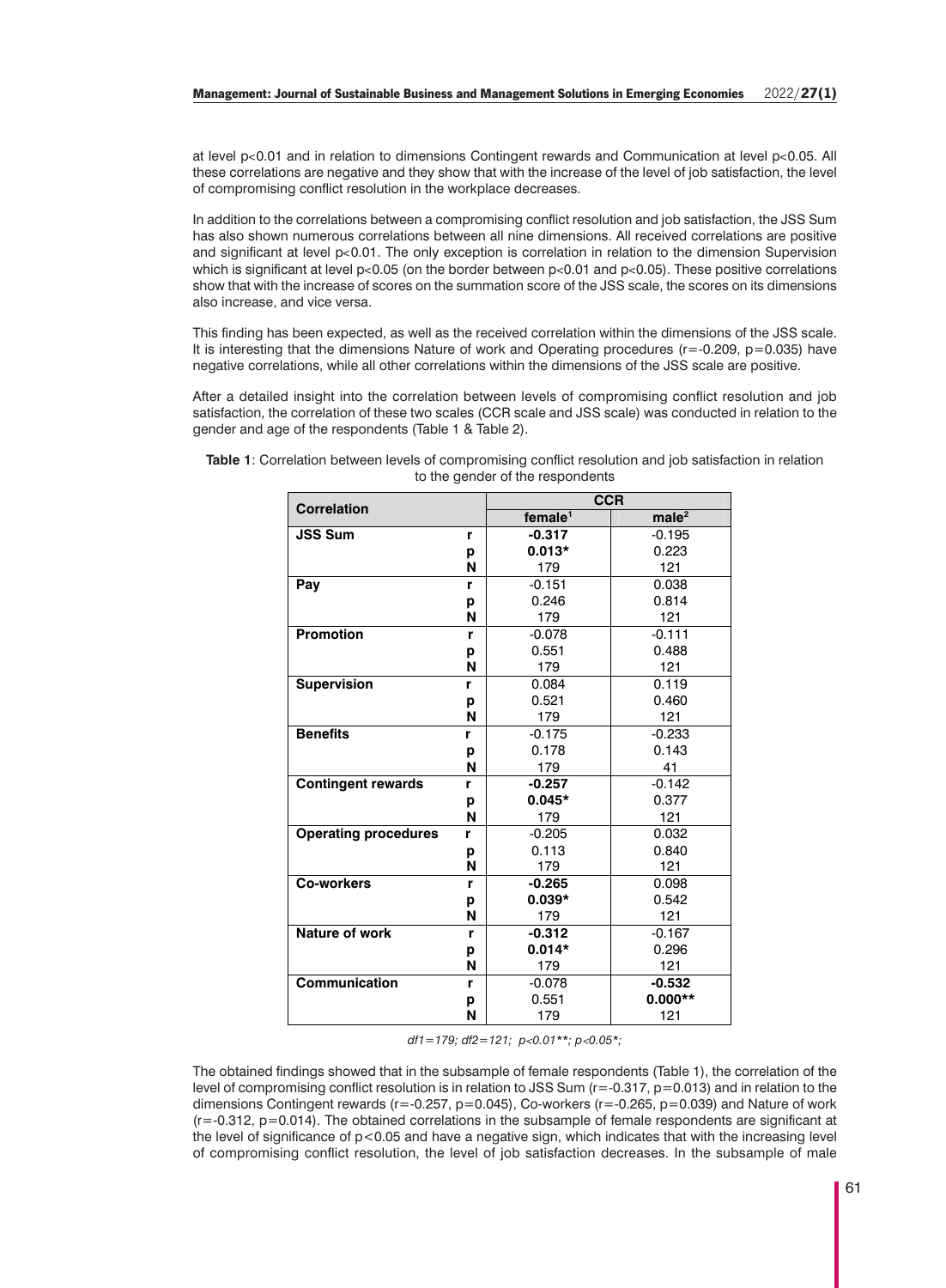respondents, statistically significant correlation between levels of compromising conflict resolution and job satisfaction was obtained only for the dimension Communication  $(r=0.532, p=0.000)$ . The obtained correlation is significant at the level of p<0.01 and also has a negative sign.

| <b>Table 2:</b> Correlation between levels of compromising conflict resolution and job satisfaction in relation |
|-----------------------------------------------------------------------------------------------------------------|
| to the age of the respondents                                                                                   |

| <b>Correlation</b>          |   | <b>CCR</b> |             |             |             |                           |  |  |
|-----------------------------|---|------------|-------------|-------------|-------------|---------------------------|--|--|
|                             |   | $18 - 301$ | $31 - 40^2$ | $41 - 50^3$ | $51 - 60^4$ | 61 and older <sup>5</sup> |  |  |
| <b>JSS Sum</b>              | r | 0.037      | $-0.193$    | $-0.286$    | $-0.530$    | $-0.682$                  |  |  |
|                             | р | 0.866      | 0.199       | 0.322       | 0.062       | 0.135                     |  |  |
|                             | N | 68         | 135         | 41          | 38          | 18                        |  |  |
| Pay                         | r | 0.370      | $-0.081$    | 0.124       | $-0.410$    | $-0.893$                  |  |  |
|                             | р | 0.082      | 0.593       | 0.673       | 0.165       | $0.017*$                  |  |  |
|                             | N | 68         | 135         | 41          | 38          | 18                        |  |  |
| <b>Promotion</b>            | r | $-0.234$   | 0.019       | $-0.304$    | $-0.178$    | 0.449                     |  |  |
|                             | р | 0.282      | 0.899       | 0.291       | 0.561       | 0.371                     |  |  |
|                             | N | 68         | 135         | 41          | 38          | 18                        |  |  |
| <b>Supervision</b>          | r | 0.146      | 0.108       | $-0.105$    | $-0.178$    | 0.729                     |  |  |
|                             | р | 0.506      | 0.476       | 0.721       | 0.560       | 0.100                     |  |  |
|                             | N | 68         | 135         | 41          | 38          | 18                        |  |  |
| <b>Benefits</b>             | r | $-0.257$   | 0.027       | $-0.502$    | $-0.266$    | $-0.470$                  |  |  |
|                             | р | 0.237      | 0.858       | 0.068       | 0.380       | 0.347                     |  |  |
|                             | N | 68         | 135         | 41          | 38          | 18                        |  |  |
| <b>Contingent rewards</b>   | r | $-0.108$   | $-0.190$    | $-0.030$    | $-0.243$    | $-0.649$                  |  |  |
|                             | р | 0.625      | 0.205       | 0.919       | 0.424       | 0.163                     |  |  |
|                             | N | 68         | 135         | 41          | 38          | 18                        |  |  |
| <b>Operating procedures</b> | r | 0.174      | $-0.136$    | $-0.131$    | $-0.286$    | $-0.358$                  |  |  |
|                             | p | 0.427      | 0.368       | 0.654       | 0.343       | 0.486                     |  |  |
|                             | N | 68         | 135         | 41          | 38          | 18                        |  |  |
| <b>Co-workers</b>           | r | 0.129      | $-0.201$    | 0.084       | $-0.394$    | $-0.821$                  |  |  |
|                             | р | 0.557      | 0.180       | 0.775       | 0.183       | $0.045*$                  |  |  |
|                             | N | 68         | 135         | 41          | 38          | 18                        |  |  |
| Nature of work              | r | $-0.089$   | $-0.336$    | $-0.109$    | $-0.746$    | $-0.346$                  |  |  |
|                             | р | 0.687      | $0.022*$    | 0.711       | $0.003**$   | 0.502                     |  |  |
|                             | N | 68         | 135         | 41          | 38          | 18                        |  |  |
| Communication               | r | $-0.004$   | $-0.152$    | $-0.383$    | $-0.443$    | $-0.594$                  |  |  |
|                             | р | 0.985      | 0.312       | 0.176       | 0.129       | 0.214                     |  |  |
|                             | N | 68         | 135         | 41          | 38          | 18                        |  |  |

*df1=68; df2 =135; df3=41; df4 =38; df5=38; p*˂*0.01\*\*; p*˂*0.05\*;*

When it comes to the age of the respondents (Table 2), in the subsamples of respondents aged 18 to 30 years and 41 to 50 years, no correlation was obtained between levels of compromising conflict resolution and job satisfaction. In the subsample of respondents aged 31 to 40 years, a statistically significant correlation of the level of compromising conflict resolution was confirmed in relation to the dimension Nature of work (r=-0.336, p=0.022). In addition, the same correlation, compromising conflict resolution was confirmed in relation to the dimension Nature of work, in the subsample of the respondents aged 51 to 60 years (r=-0.746, p=0.003), while in a subsample of the respondents aged 61 and over, there was a statistically significant correlation between levels of compromising conflict resolution and job satisfaction in relation to the dimensions Pay ( $r=-0.893$ ,  $p=0.017$ ) and Co-workers ( $r=-0.821$ ,  $p=0.045$ ). All obtained correlations were significant at the significance level of  $p$ <0.05, except for the correlation obtained in a subsample of the respondents aged 51 to 60 years, which is significant at the significance level of  $p < 0.01$ . Furthermore, all the obtained correlations have a negative sign, which indicates that with the increase in the expression of job satisfaction, the level of compromising conflict resolution decreases and vice versa.

# **5. Discussion**

Our results give the support to H3, while H2, H4 and H5 are partially supported, and H1 is not supported.

The scores on the CCR scale show that there is an above average value which shows the readiness of the respondents to reach a compromising conflict resolution. These statements have the highest value: *While*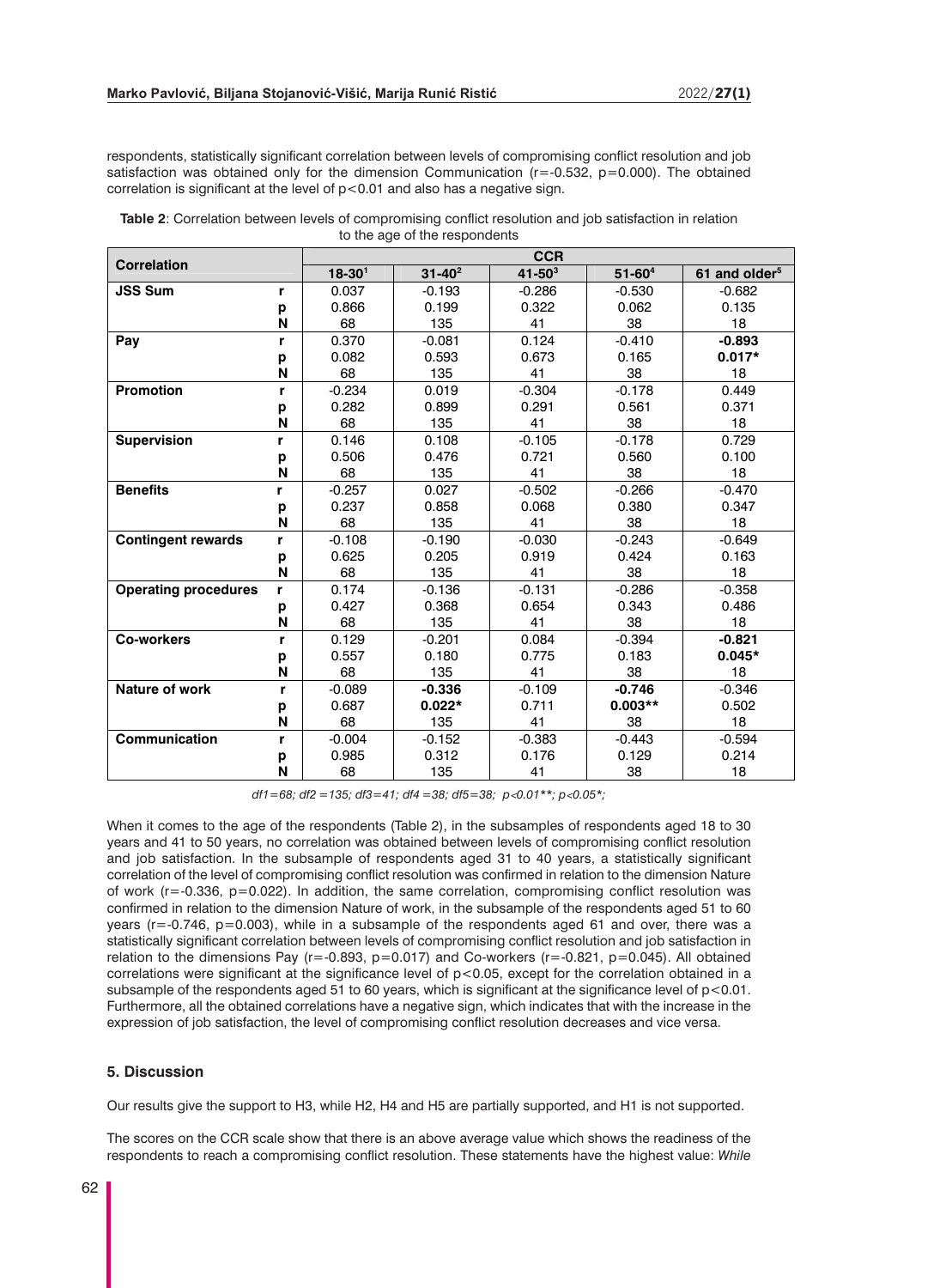*resolving a conflict I try to do it to the mutual satisfaction,* and *When I am in conflict with other co-workers, I always ask them to explain to me what the problem is*, while the lowest value is for the statements: *When somebody does not agree with me, I defend my opinion,* and *While resolving a conflict, I try to maintain my opinion.* Our study supports the assumption that people from collectivistic cultures are less willing to use forcing styles of conflict management (e.g., Kagan, Knight & Martinez-Romero, 1982; Leung, 1988; Chiu & Kosinski, 1994; Elsayed-EkJiouly & Buda, 1996; Holt & DeVore, 2005; Boonsathorn, 2007; Gunkel, Schlaegel & Taras, 2016).

The received values according to the JSS scale categorize employees as ambivalent (neither satisfied nor dissatisfied). Similar results were also received for some other dimensions. In fact, the highest score was reached for the dimension Operating procedures. The score for this dimension is at the same time the only one in the job satisfaction category. The received scores for other dimensions are in the category of ambivalence, and only the score for the dimension Promotion shows dissatisfaction. It is necessary to emphasize that received scores for the dimensions Co-workers, Supervision, Communication and Contingent rewards are closer to ambivalence than to job satisfaction, while scores for the dimensions Nature of work, Pay and Benefits are between ambivalence and dissatisfaction.

Regarding H1 (There is a statistically significant difference between a compromising conflict resolution and socio-demographic characteristics of employees in the public sector in Serbia), the findings reveal that there is no statistically significant difference between a compromising conflict resolution and socio-demographic characteristics. However, H2 (There is a statistically significant difference between the job satisfaction and socio-demographic characteristics of employees in the public sector in Serbia) is partially confirmed, i.e., there is a statistically significant difference between some socio-demographic characteristics, but not between all. On the JSS scale, statistically significant differences are received concerning the age of the respondents.

In addition to the study of a compromising conflict resolution and the levels of job satisfaction of the total sample, the research also included the study of these scores according to socio-demographic characteristics of the respondents – gender and age. The research results showed that there are no statistically significant differences on the CCR scale in relation to socio-demographic characteristics of the respondents, and on the JSS scale statistically significant differences were revealed in relation to the age of the respondents. Regarding the age of the respondents, the dimension Co-workers was statistically significant on the JSS scale, and further analysis showed that for this dimension employees in the public sector in Serbia aged 41 to 50, and 51 to 60 have significantly higher scores than the employees who are 18 to 30 years old and those aged 31 to 40.

Moreover, this research also included the relationship between compromising conflict resolution in the workplace and levels of job satisfaction of the employees in the public sector in Serbia. The results confirm H3 (There is a statistically significant correlation between a compromising conflict resolution and job satisfaction among employees in the public sector in Serbia) since there is the correlation between a compromising conflict resolution and job satisfaction. Based on the received data there is a correlation between the CCR scale, the summation score - JSS Sum and the dimensions Contingent rewards, Nature of work and Communication. All these correlations are negative and show that with the increase of the level of job satisfaction, the level of compromising conflict resolution in the workplace decreases. This finding can be interpreted in many ways, and it may be assumed that compromising conflict resolution demand a lot of mental energy, and people often interpret such an effort as job dissatisfaction. On the whole, the more a person invests in compromising conflict resolution, the less satisfied they are with their job.

When it comes to correlations between CCR scale and JSS scale in relation to the gender of the respondents, the research results show that in the subsample of female respondents there is a correlation of compromising conflict resolution in relation to the average of the entire scale of job satisfaction and with the dimensions Contingent rewards, Co-workers and Nature of work. In the subsample of male respondents, a statistically significant correlation between the level of compromising conflict resolution and job satisfaction was obtained only for the dimension Communication. These results partially confirm H4 (There is statistically significant effect of gender on correlation between a compromising conflict resolution and job satisfaction in the public sector in Serbia). In addition, it is important to mention that all obtained correlations, both in the subsample of female respondents and in the subsample of male respondents, had a negative sign, which indicates that with the increasing level of compromising conflict resolution, the degree of job satisfaction decreases.

Similarly, in addition to examining the correlations between CCR scale and JSS scale according to the gender of the respondents, the research also examined the correlation between CCR scale and JSS scale according to the age categories of the respondents. The obtained findings showed that statistically significant correlations exist in the subsamples of respondents aged 31 to 40 years, from 51 to 60 years and in the subsample of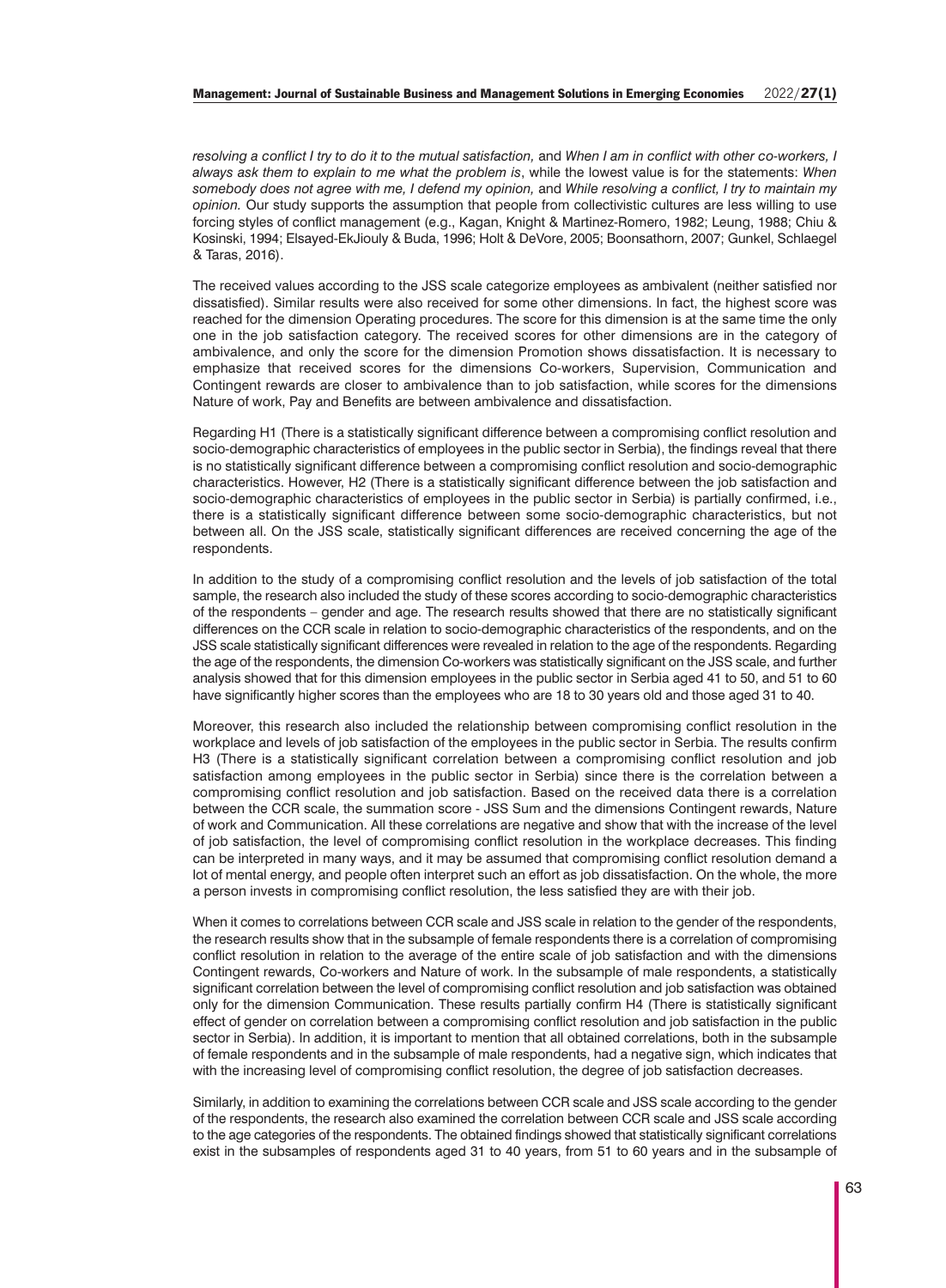respondents aged 61 and over. These results partially confirm H5 (There is statistically significant effect of age on correlation between a compromising conflict resolution and job satisfaction in the public sector in Serbia). Moreover, it is important to mention that the obtained results showed that in the subsamples of respondents aged 31 to 40 years, and 51 to 60 years, statistically significant correlations of the level of compromising conflict resolution exist in relation to the dimension Nature of work. In the subsample of respondents aged 61 and over, a statistically significant correlation between levels of compromising conflict resolution and job satisfaction was confirmed in relation to the dimensions Pay and Co-workers. Also, it is important to note that all the obtained correlations have a negative direction, which indicates that with the increase in the level of compromising conflict resolution, the degree of the expression of job satisfaction decreases.

#### **Conclusion**

The aim of this paper is to study the level of conflicts and the level of job satisfaction among the employees in the public sector in Serbia. In order to collect data, two scales have been used: the compromising conflict resolution scale (CCR scale), specially created for the purposes of this research, and the job satisfaction survey scale (JSS scale).

We believed that the main cause of conflict in the public sector in Serbia was related to tasks. However, the results show that employees mainly argue due to relational issues, e.g., aversion among employees, hostility, creating obstacles against one another, etc. Moreover, regarding conflicts in the workplace, a little more than a half of the employees in the public sector in Serbia believe that conflicts are not frequent, and a little less than a half of them believe they are frequent. This finding shows that opinions about conflicts are divided. As the main cause of conflicts, the respondents point out personal conflicts, organizational conflicts and communication conflicts. The best strategies to handle conflicts, according to most employees in the public sector in Serbia are cooperation, competition, and then avoidance, while compromise is at the lower position place. Regarding the methods for reducing the frequency of conflicts and for improving work climate, employees in the public sector in Serbia prefer better planning and division of work and more resources that a company has at its disposal.

#### **REFERENCES**

- [1] Bojicic, R., Pavlovic, M. & Stojanovic-Visic B. (2018). Zadovoljstvo poslom u EU, Rusiji i Srbiji komparativna analiza. *Vojno delo*, 70(7), 354-369. DOI: 10.5937/vojdelo1807354B
- [2] Boonsathorn, W. (2007). Understanding conflict management styles of Thais and Americans in multinational corporations in Thailand. *International Journal of Conflict Management*, 18(3), 196-221. DOI: 10.1108/10444060710825972
- [3] Caputo, A., Ayako, O. B. & Amoo, N. (2018). The moderating role of cultural intelligence in the relationship between cultural orientations and conflict management styles. *Journal of Business Research*, 89, 10-20. DOI: 10.1016/j.jbusres.2018.03.042
- [4] Carton, A. M. & Tewfik, B. A. (2016). Perspective—A new look at conflict management in work groups. *Organization Science*, 27(5), 1125-1141. DOI: 10.1287/orsc.2016.1085
- [5] Chen, X. H., Zhao, K., Liu, X. & Wu, D. D. (2012). Improving employees' job satisfaction and innovation performance using conflict management. *International Journal of Conflict Management*, 23(2), 151-172. DOI: 10.1108/10444061211218276
- [6] Chiu, R. K. & Kosinski, F. A. (1994). Is Chinese conflict handling behavior influenced by Chinese values?. *Social Behavior and Personality: an international journal*, 22(1), 81-90. DOI: 10.2224/sbp.1994.22.1.81
- [7] Choi, Y. & Ha, J. (2018). Job satisfaction and work productivity: The role of conflict-management culture. *Social Behavior and Personality: an international journal*, 46(7), 1101-1110. DOI: 10.2224/sbp.6940
- [8] Cvetkovski T. & Cvetkovska-Ocokoljic, V. (2007). *Poslovna komunikacija u savremenim uslovima poslovanja*. Megatrend univerzitet, Beograd.
- [9] De Dreu, C. K. W. (2006). When too little or too much hurts: Evidence for a curvilinear relation between task conflict and innovation in teams. *Journal of Management*, 32(1), 83-107. DOI: 10.1177/0149206305277795
- [10] De Dreu, C. K. W. & Van Vianen, A. E. M. (2001). Managing relationship conflict and the effectiveness of organizational teams. *Journal of Organizational Behavior*, 22(3), 309-328. DOI:
- [11] De Wit, F. R. C., Greer, L. L. & Jehn, K. A. (2012). The paradox of intragroup conflict: A meta-analysis. *Journal of Applied Psychology*, 97(2), 360-390. DOI: 10.1037/a0024844
- [12] Elsayed-EkJiouly, S. M. & Buda, R. (1996). Organizational conflict: a comparative analysis of conflict across cultures. *International Journal of Conflict Management*, 7(1), 71-81. DOI: 10.1108/eb022776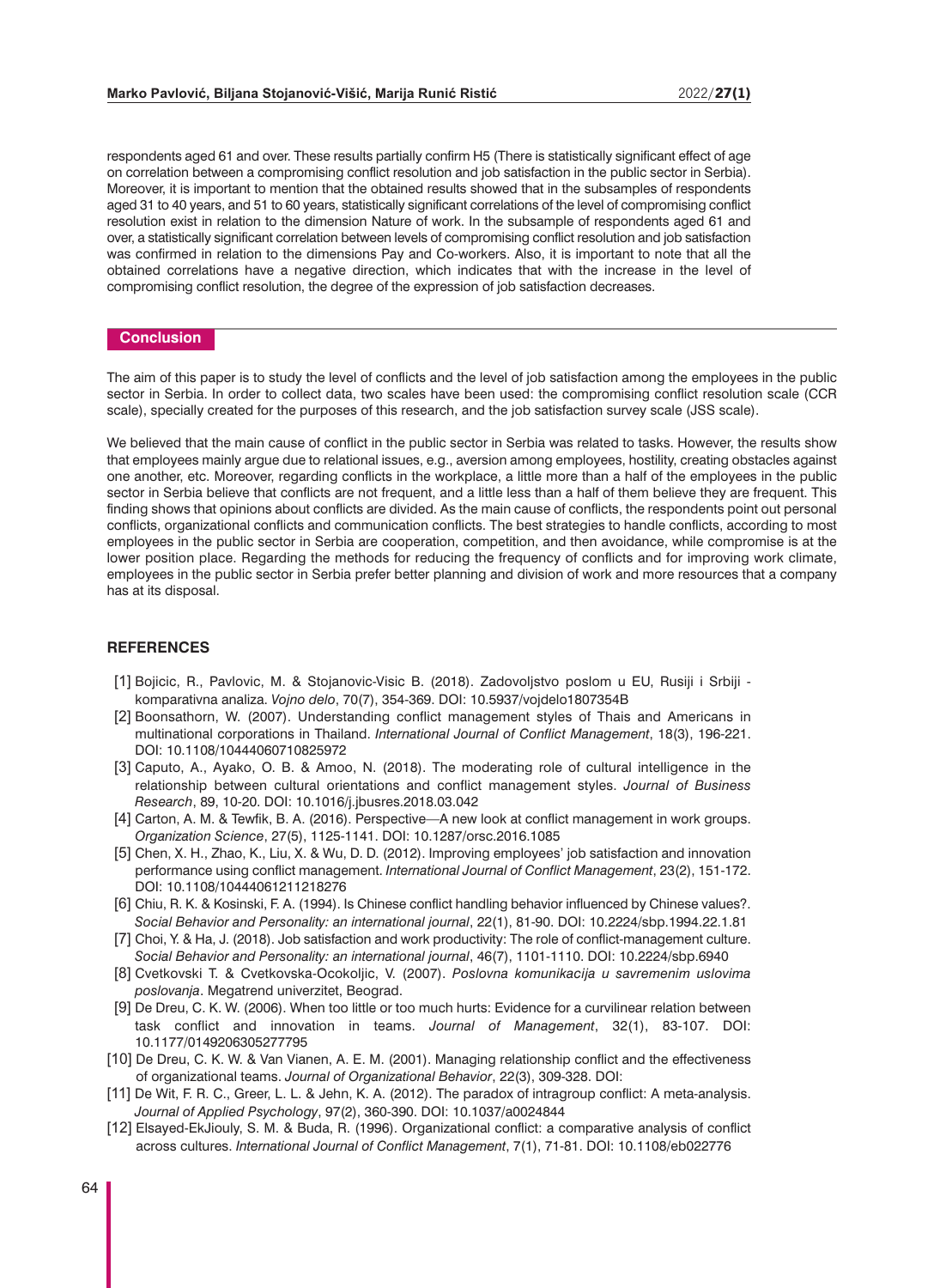- [13] Enehaug, H., Helmersen, M. & Mamelund, S.-E. (2016). Individual and Organizational Well-being when Workplace Conflicts are on the Agenda: A Mixed-methods Study. *Nordic Journal of Working Life Studies*, 6(1), 83-104. DOI: 10.19154/njwls.v6i1.4911
- [14] Gunkel, M., Schlaegel, C. & Taras, V. (2016). Cultural values, emotional intelligence, and conflict handling styles: A global study. *Journal of World Business*, 51(4), 568-585. DOI: 10.1016/j.jwb.2016.02.001
- [15] Herzberg, F. (1966). *Work and the nature of man*. Cleveland, OH: World Publishing Co.
- [16] Hoboubi, N., Choobineh, A., Ghanavati, F. K., Keshavarzi, S. & Hosseini, A. A. (2017). The impact of job stress and job satisfaction on workforce productivity in an Iranian petrochemical industry. *Safety and health at work*, 8(1), 67-71. DOI: 10.1016/j.shaw.2016.07.002
- [17] Hofstede, G. (2001). Culture's recent consequences: Using dimensions scores in theory and research. *International Journal of cross cultural management*, 1(1), 11-17. DOI: 10.1177/147059580111002
- [18] Holt, J. L. & DeVore, C. J. (2005). Culture, gender, organizational role, and styles of conflict resolution: A meta-analysis. *International Journal of Intercultural Relations*, 29(2), 165-196. DOI: 10.1016/j.ijintrel.2005.06.002
- [19] Janicijevic, N. (2008). *Organizaciono ponašanje*. Data status, Beograd.
- [20] Jovanovic, M., Kulic, Z. & Cvetkovski T. (2008). *Osnovi upravljanja ljudskim resursima*. Megatrend univerzitet, Beograd.
- [21] Jovanovic, M., Zivkovic, M. & Cvetkovski T. (2007). *Organizaciono ponašanje*. Megatrend univerzitet primenjenih nauka, Beograd.
- [22] Judge, T. A. & Church, A. H. (2000). Job satisfaction: Research and practice. In: C. L. Cooper & E. A. Locke (Eds.), *Industrial and Organizational Psychology: Linking Theory With Practice* (pp. 166-198). Oxford, UK: Blackwell.
- [23] Judge, T. A. & Klinger, R. (2008). Job satisfaction: Subjective well-being at work. In: M. Eid & R. Larsen (Eds.), *The Science of Subjective Well-Being* (pp. 393-413). Guilford Publications, New York.
- [24] Kagan, S., Knight, G. & Martinez-Romero, S. (1982). Culture and the development of conflict resolution style. *Journal of Cross-Cultural Psychology*, 13(1), 43-58. DOI: 10.1177/0022022182131005
- [25] Kammerhoff, J., Lauenstein, O. & Schütz, A. (2019). Leading toward harmony—Different types of conflict mediate how followers' perceptions of transformational leadership are related to job satisfaction and performance. *European Management Journal*, 37(2), 210-221. DOI: 10.1016/j.emj.2018.06.003
- [26] Keranovic, S. (2005). *Sociologija rada*. Viša škola za informacione i komunikacione tehnologije, Beograd.
- [27] Kian, T. S., Yusoff W. & Rajah S. (2014). Job satisfaction and motivation: what are the difference among these two? *European Journal of Business and Social Sciences*, 3(2), 94-102.
- [28] Kozan, M. K. & Ergin, C. (1999). The influence of intra-cultural value differences on conflict management practices. *International Journal of Conflict Management*, 10(3), 249-267. DOI: 10.1108/eb022826
- [29] Leung, K. (1988). Some determinants of conflict avoidance. *Journal of Cross Cultural Psychology*, 19(1), 125-136. DOI: 10.1177/0022002188019001009
- [30] Morris, M. W., Williams, K. Y., Leung, K., Larrick R., Mendoza M. T., Bhatnagar D., Li J., Kondo M., Luo J.-L. & Hu J.-C. (1998). Conflict management style: accounting for cross-national differences. *Journal of International Business Studies*, 29, 729-747. DOI: 10.1057/palgrave.jibs.8490050
- [31] Mueller, C. W. & Kim, S.-W. (2008). The contented female worker: Still a paradox?. In: K. A. Hegtvedt & J. Clay-Warner (Eds.), *Justice: Advances in group processes*, 25 (pp.117-149). Bingley, UK: Emerald Group Publishing Limited. DOI: 10.1016/S0882-6145(08)25006-X
- [32] Pavlovic, M. & Markovic, D. (2014). Teorijski pristup zadovoljstvu poslom i motivaciji zaposlenih. *Vojno delo*, 66(1), 289-302. DOI: 10.5937/vojdelo1401289P
- [33] Rahim, M. A. (1983). A measure of styles of handling interpersonal conflict. *The Academy of Management Journal*, 26(2), 368-376. DOI: 10.5465/255985
- [34] Rahim, M. A. (2002). Toward a theory of managing organizational conflict. *International Journal of Conflict Management*, 13(3), 206-235. DOI: 10.1108/eb022874
- [35] Saari, L. M. & Judge, T. A. (2004). Employee Attitudes and Job Satisfaction. *Human Resource Management*, 43(4), 395-407. DOI: 10.1002/hrm.20032
- [36] Spector, P. E. (1997). *Job satisfaction: Application, Assessment, Causes, and Consequences*. Thousand Oaks, CA: Sage Publications, Inc.
- [37] Stoner, J., Freeman, E. & Gilbert, D. (1995). *Managment*, 6th edition. Englewood Cliffs. New Jersey: Prentice Hall, Inc.
- [38] Swarnalatha, C. & Tephillah Vasantham, S. (2014). Factors affecting job satisfaction. *Indian Streams Research Journal*, 4(5), 25-37.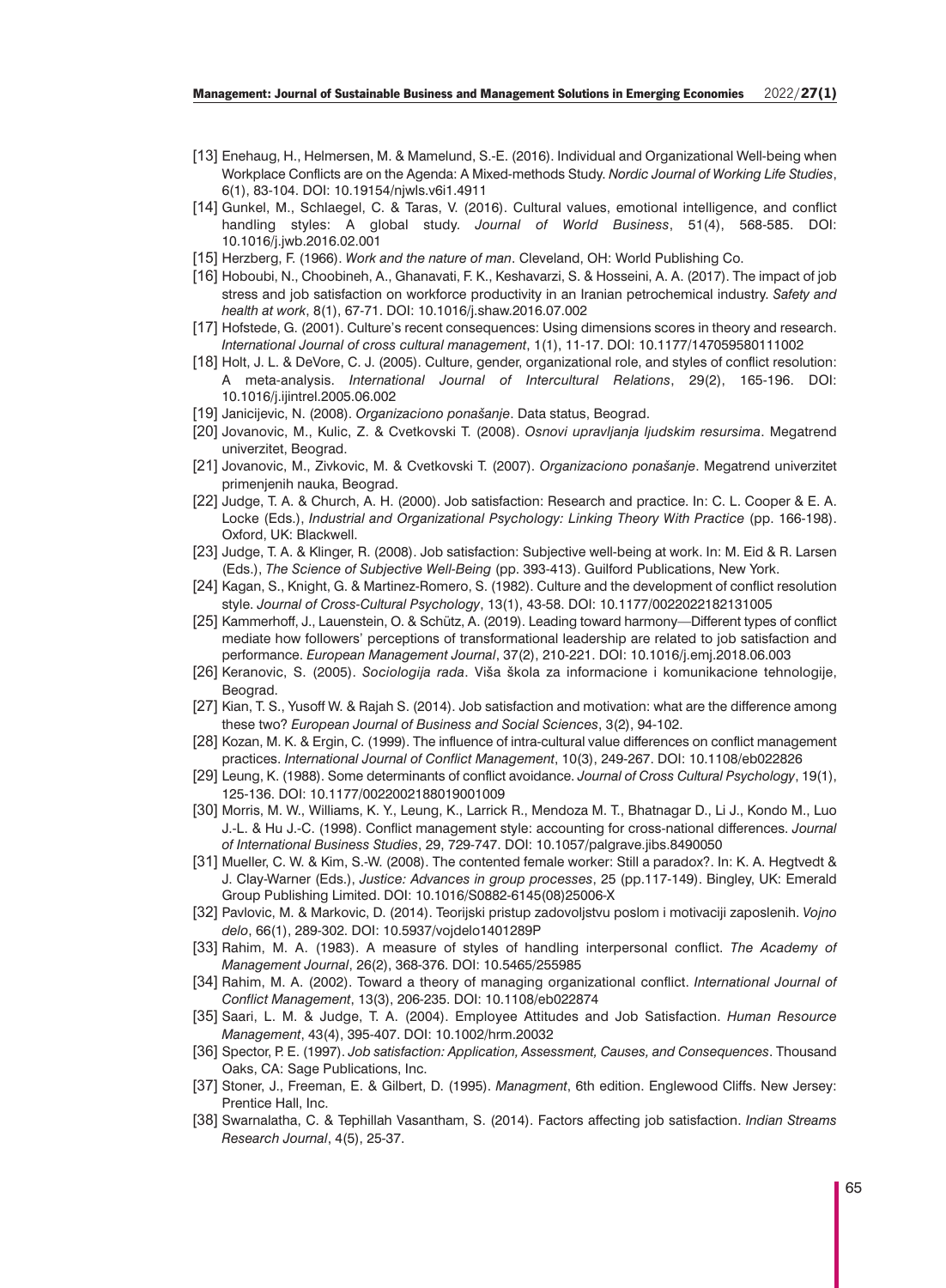- [39] Terason, S. (2018). The Effect of Conflict Management in Thai Public-Sector Sport Organizations on Employee Job Satisfaction and Perceived Organizational Performance. *Academy of Strategic Management Journal*, *17*(1), 1-9.
- [40] Ting-Toomey, S. (1988). Intercultural Conflicts: A face-negotiation theory. In: Y. Kim & W. Gudykunst (Eds.), *Theories in Intercultural Communication* (pp. 213-235). Newbury Park, CA: Sage Publications, Inc.
- [41] Ting-Toomey, S., Gao, G., Trubisky, P., Yang, Z., Kim, H. S., Lin, S.-L. & Nishida, T. (1991). Culture, face maintenance, and styles of handling interpersonal conflict: A study in five cultures. *International Journal of Conflict Management*, 2(4), 275-296. DOI: 10.1108/eb022702
- [42] Titov, E., Virovere, A. & Kuimet, K. (2018). Conflict in Organization: Indicator for Organizational Values. In: *Organizational Conflict* (pp. 19-36). DOI: 10.5772/intechopen.75496
- [43] Vujic, D. (2008). *Menadžment ljudskih resursa i kvalitet: ljudi ključ kvaliteta i uspeha.* Centar za primenjenu psihologiju, Beograd.
- [44] Wang, G., Jing, R. & Klossek, A. (2007). Antecedents and management of conflict: Resolution styles of Chinese top managers in multiple rounds of cognitive and affective conflict. *International Journal of Conflict Management*, 18(1), 74-97. DOI: 10.1108/10444060710759327
- [45] Williams, C. (2010). *Principi menadžmenta MGMT*. Data Status, Beograd.
- [46] Ye, Z., Liu, H. & Gu, J. (2019). Relationships between conflicts and employee perceived job performance: Job satisfaction as mediator and collectivism as moderator. *International Journal of Conflict Management*, 30(5), 706-728. DOI: 10.1108/IJCMA-01-2019-0010

*Received: 2019-10-02 Revisions requested: 2020-04-29 Revised: 2021-06-24 (4 times) Accepted: 2021-06-25*

/////////////////////////////// About the Authors

#### **Marko Pavlović** PE Post of Serbia, Belgrade

markopavlovic25101982@gmail.com, markopavlovic82@mts.rs

Marko Pavlović is employed at the PE Post of Serbia in Belgrade. He obtained his PhD in 2021 at the Faculty of Business Studies and Law in Belgrade, Union – Nikola Tesla University. He has participated in several international conferences and has published scientific papers in journals recognized by the Ministry of Education, Science and Technological Development of the Republic of Serbia. More than twenty scientific papers he authored have been published so far. He was elected and worked as a Teaching Assistant at the Faculty of Economics and Engineering Management in Novi Sad, University Business Academy in Novi Sad, during three school years. The areas of his interest are: management, human resources management, banking and customer relations.

#### **Biljana Stojanović-Višić**

Faculty of Engineering Management, Belgrade, Union – Nikola Tesla University PE Post of Serbia, Belgrade biljana.svisic@fim.rs, bstojanovic33@yahoo.com

Assistant Professor at the Faculty of Engineering Management in Belgrade, Union – Nikola Tesla University, and Independent Associate at the PE Post of Serbia in Belgrade. She is a member of the International Paneuropean Union based in Strasbourg, and as a delegate from Serbia participated in numerous conferences throughout Europe, attended by senior European officials. She is a member of the Association of Business Women and Entrepreneurs of Serbia. The main areas of her academic interest are: European integration, Serbia's accession to the EU, socially responsible business and business communication. She obtained her PhD in 2016 at the Faculty of Business Studies in Belgrade, Megatrend University. She defended her master thesis in 2008 at the Faculty of Management in Zaječar, Megatrend University, where she completed her basic studies in 2004. She graduated from the ICT College of Vocational Studies, University of Belgrade, in 2002. She also completed the course of diplomatic protocol at the Instituto Europeo Campus Stellae.